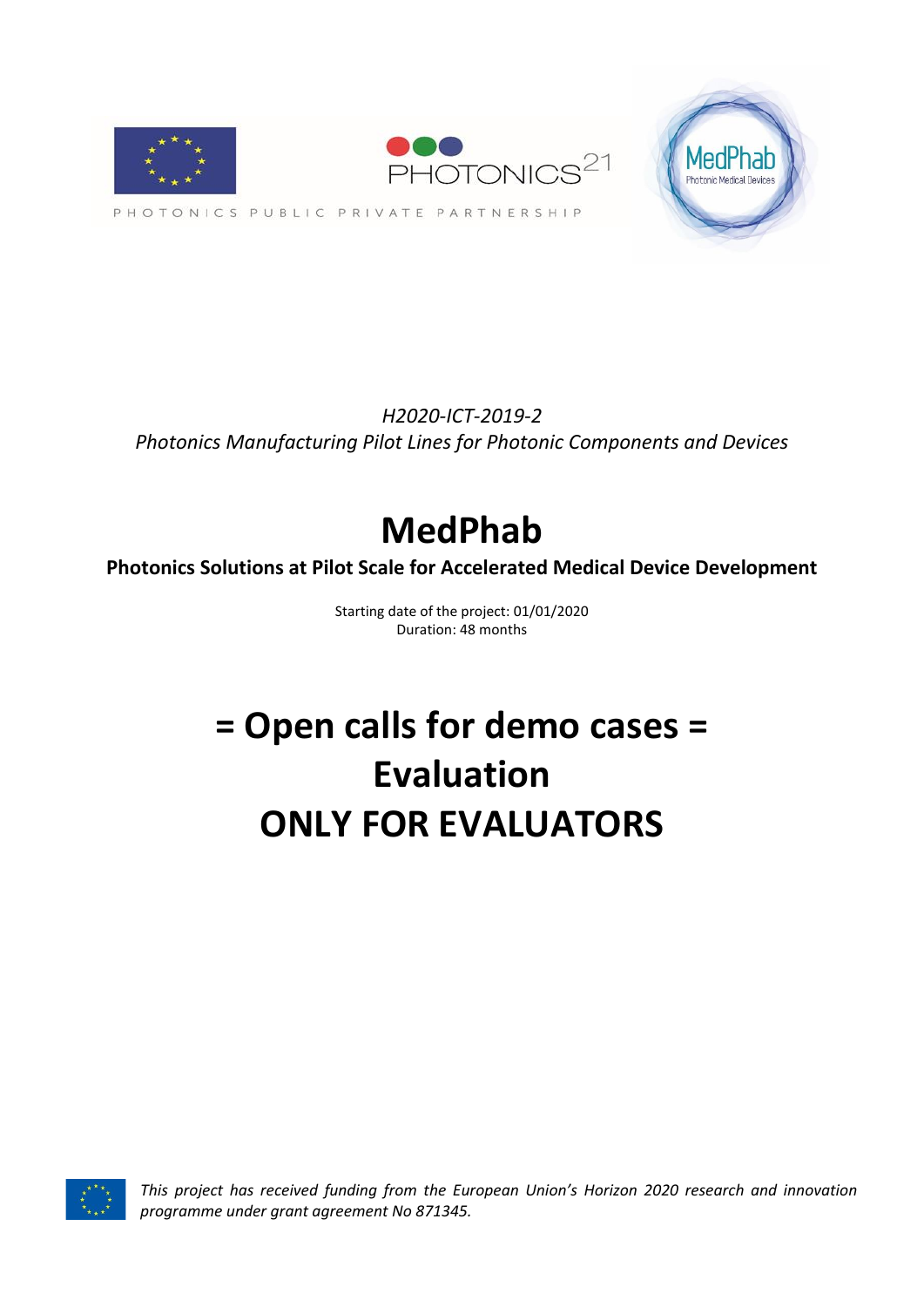#### **MedPhab**

## **MedPhab Evaluation guidelines**

MedPhab, the first European pilot line for photonics-based medical devices funded under Horizon 2020, organises an open Call for Demo Cases for the external companies developing medical products to validate MedPhab's open access business model and services. The objective of the Open Call is to provide technology development services for the companies that are adopting advanced photonics technologies in the medical diagnostics solutions. As the technology development services are pioneering in nature, MedPhab provides subsidized financial support to up to 20 business cases (an average of 6 cases per cut-off).

#### **Evaluation team**

MedPhab full proposal evaluation team is conformed by the following people:

| No.            | Partner     | <b>Name of Evaluator</b> |  |  |  |
|----------------|-------------|--------------------------|--|--|--|
| 1              | VTT         | Jussi Hiltunen           |  |  |  |
| $\overline{2}$ | VTT         | Ralph Liedert            |  |  |  |
| 3              | <b>IMEC</b> | <b>Roel Baets</b>        |  |  |  |
| 4              | <b>IMEC</b> | Kamalpreet Kaur          |  |  |  |
| 5              | <b>PINS</b> | <b>Sieger Swaving</b>    |  |  |  |
| 6              | <b>PINS</b> | <b>Machiel Peters</b>    |  |  |  |
| 7              | <b>CSEM</b> | Nenad Marjanovic         |  |  |  |
| 8              | <b>CSEM</b> | <b>Felix Kurth</b>       |  |  |  |
| 9              | <b>JOR</b>  | Jan Hesse                |  |  |  |
| 10             | <b>JOR</b>  | Martin Smolka            |  |  |  |
| 11             | TNI         | Ray Burke                |  |  |  |
| 12             | TNI         | David Mc Govern          |  |  |  |

The proposal will be evaluated following three main criteria as described below. Experts score each award criterion on a scale from 0 to 5 (half point scores may be given):

- 0 Proposal fails to address the criterion or cannot be assessed due to missing or incomplete information.
- 1 Poor. The criterion is inadequately addressed or there are serious inherent weaknesses.
- 2 Fair. The proposal broadly addresses the criterion, but there are significant weaknesses.
- 3 Good. The proposal addresses the criterion well, but a few shortcomings are present.
- 4 Very good. The proposal addresses the criterion very well, but a small number of shortcomings are present.
- 5 Excellent. The proposal successfully addresses all relevant aspects of the criterion. Any shortcomings are minor.

The threshold for individual criteria is 3 (out of 5) and the overall threshold is 10 (out of 15). In order to be considered for support, the proposal must score above both individual and overall thresholds. If a same score is found between two proposals, a weighted system will used for ranking them: Impact 0.5, Concept 0.4 and Implementation 0.1. An example in the next table for this system in which Proposal IV do not go through because of an under-threshold score in implementation even though the other section had perfect score.

|                 | Weight | Proposal I | Proposal II | Proposal III Proposal IV |  |
|-----------------|--------|------------|-------------|--------------------------|--|
| Impact          | 0.5    |            |             |                          |  |
| Concept         | 0.4    |            |             |                          |  |
| Implementation  | 0.1    |            |             |                          |  |
| Weighted points |        | 3.6        |             | 4.4                      |  |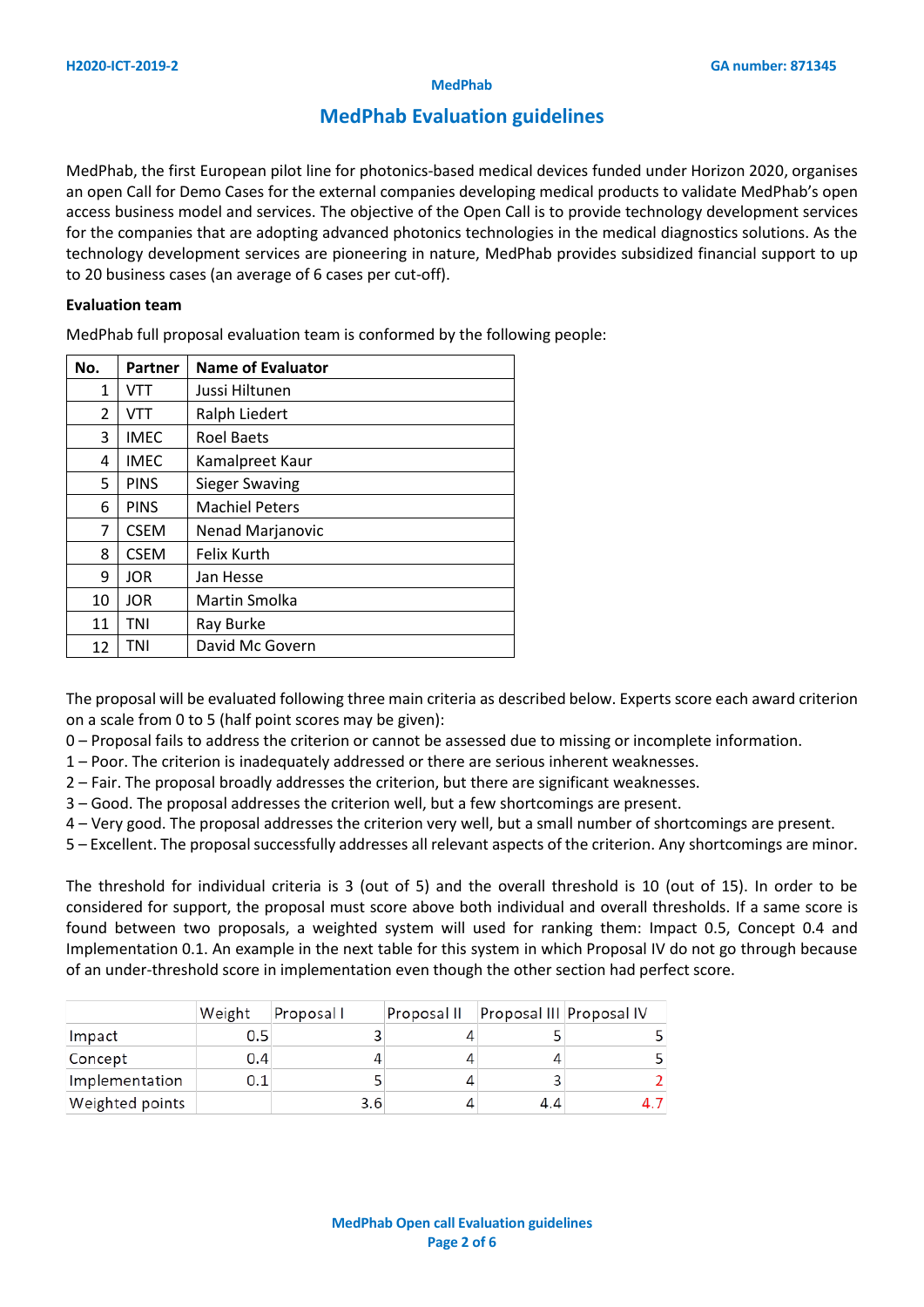## **1. Evaluation Form**

### **1.1. General questions**

*This section will not be scored, but comments could be provided.*

- Is the applicant SME or large enterprise?
- Which MedPhab technologies are relevant?
- How the case/proposal will be used in medical device development?
- What is the planned application field? (hospital environment, in vitro/in vivo diagnostics, therapeutics, other)?
- Which MedPhab partner helped in the preparation of the proposal ?

### **1.2. Proposal sections**

All sections below will be scored and commented. Make sure that comments reflect the assigned marks/scores.

#### **1.2.1. Concept**

*This section should cover and be scored on the following criteria: the objective of the Demo-Case and technological challenges to overcome. The objective should be clear, measurable and achievable within the duration and resources of the project. Describe the target for technology readiness levels (TRL) and if applicable also for manufacturing readiness level (MRL). Please reply also to questions: How do MedPhab services help to solve the challenge described? Which regulatory requirements are needed during and/or after the implementation of the Demo-Case? Is there a need for Quality Management Systems? Are there any potential ethical issues?*

Has the applicant addressed and clearly demonstrated the following key points:

#### *Alignment with the call*

- The Demo-Case demonstrates that MedPhab's photonics technology offerings give a distinct advantage to the concept/case/product value in a medical application
- That a clear majority of the objectives and activities are focusing on one or more MedPhab capabilities (modularity table) comprising:
	- o *Photonic component*
	- o *Non-photonic peripherals*
	- o *Integration*
	- o *Post-processing*
	- o *Development support*
- That the Case leads to an innovative product demonstrator
- In a case of manufacturing/upscaling support :
	- o That a clear majority of the objectives and activities are focusing on transforming the existing demonstrator into a small series of demonstrators
	- o That manufacturing technologies will be applied for their uniqueness enabling state-of-the-art performance.

#### *Needs and challenges*

- Business Need
	- o The Demo-Case supports to meet the business needs of the Product
	- o The Demo-Case will lead to improved peformance compared to currently available products in the market, or this Product will open new markets
- Technological challenge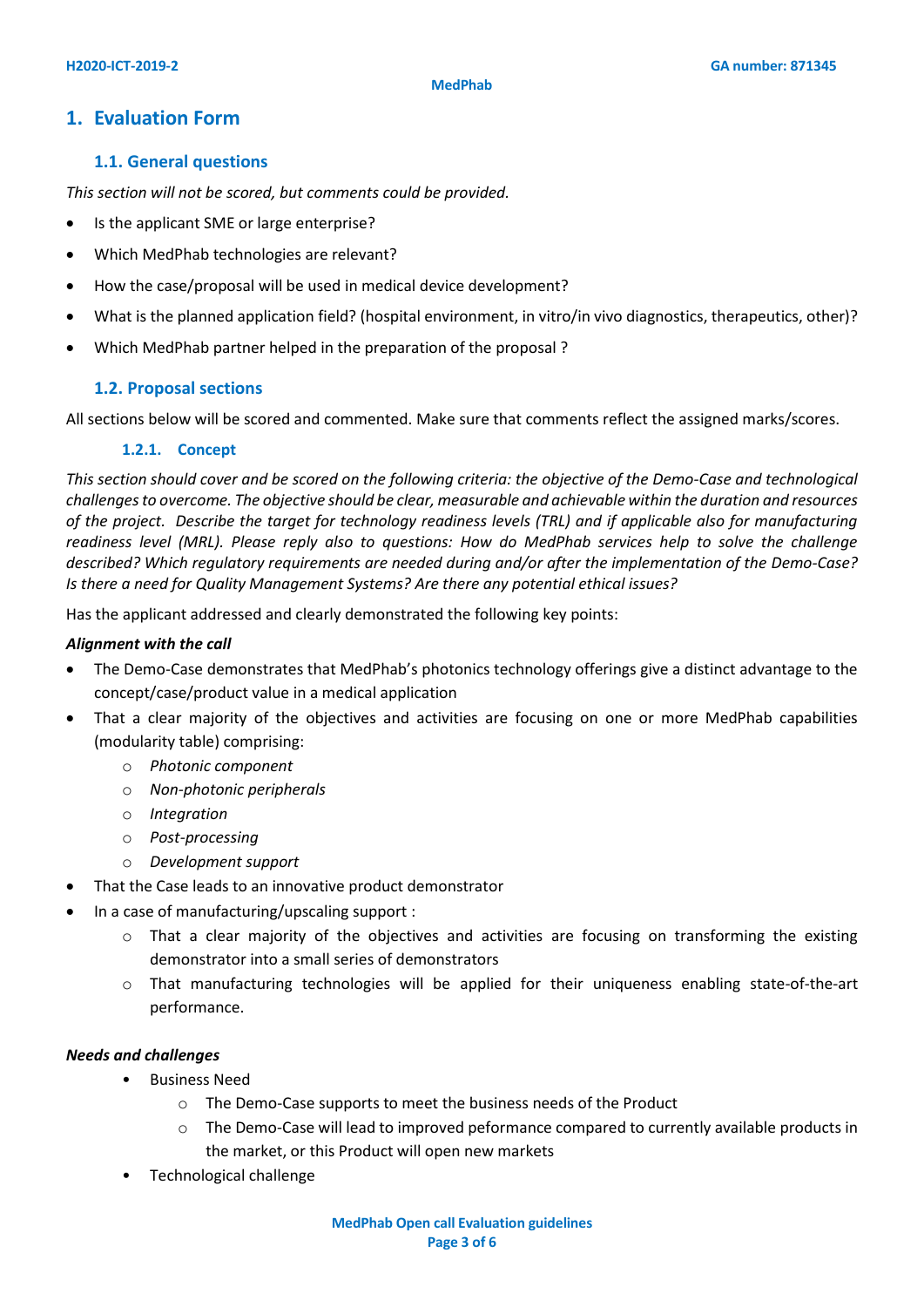#### **MedPhab**

- o Work already carried out to address this need. For example, is the Demo-Case focused on maturing an existing capability or developing a new one ?
- o Are results from previous work included in the Demo-Case?
- $\circ$  Described the nearest current state-of-the-art (including those near-market / in development) and its limitations

#### **1.2.2. Implementation**

*This section should cover and be scored on the following criteria: a draft outline of work activities, timeline, deliverables, milestones, the team involved, any risks identified and their mitigation strategy, IP agreement between the involved parties and budget and planning of resources to be committed for the demo-case.* 

Has the applicant addressed and clearly demonstrated the following key points:

#### • *Project implementation*

- o *Proposed activities within the demo-case highlighting key inputs and deliverables*
- o *What "in-kind services" Innovative Company will bring in order to deliver the Demo-case*
- o *Outlined budget on how the Demo-case budget contribution, and third party contribution will be spent.*
- *Company description*
	- o *What resources, equipment and processes the company has access to in relation to delivery of this case*
	- o *Described the existing supply chain and how this will be engaged*
- *Team*
	- o *Explained the roles, skills and relevant experience of the team in relation to the approach to be taken, including any previous project management experience and provided mini CV's*
	- o *Outlined the management reporting lines (for example an organogram)*
- *Risks and mitigations*
	- o *Key risks and uncertainties of the Demo-case, including any technical, commercial, managerial and environmental risks*
	- o *Provided risk register and how these risks will be mitigated*
	- o *Demo-case inputs required on the critical path to completion (for example; any resources, expertise, data sets, etc.)*

#### **1.2.3. Impact**

*This section should cover and be scored on the following criteria: How successful completion of the Demo Case accelerates the product launch or incorporating new feature in a product? What is the expected business growth and/or productivity increase into the long term as a result of the Demo Case? Optional, other expected impacts, such as, societal, environmental, and economic impacts outside the company/organisation.* 

Has the Company addressed and clearly demonstrated the outcomes and how they will grow their businesses into the long term as a result of the Demo-case? This should include: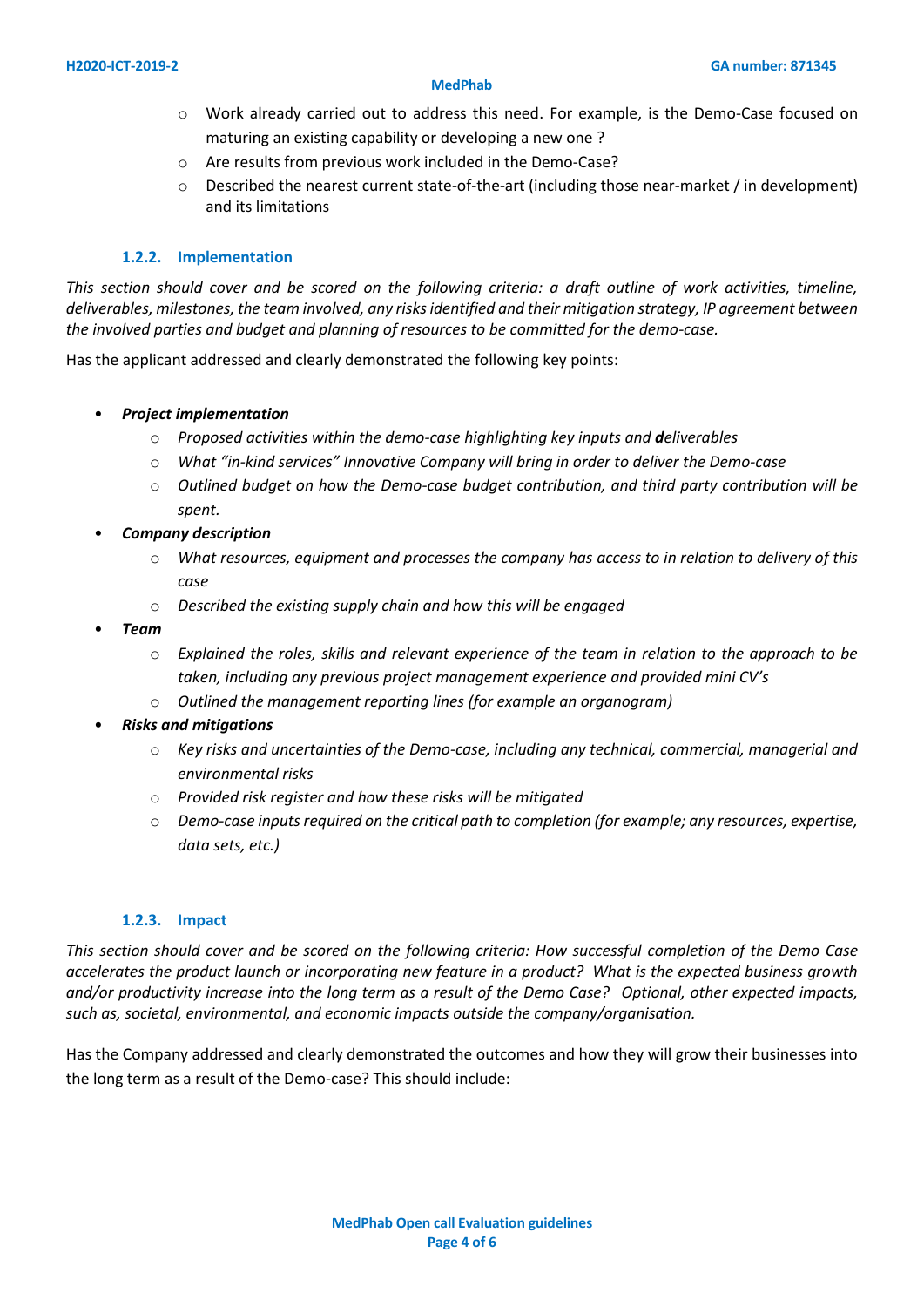#### • *Outcomes*

- o *Outputs expected from the Demo-case (for example, what will the Product Demonstrator / series of products show, is there any know-how, new process, product or service design) and how these will take the Company closer to addressing the need, challenge or opportunity identified*
- o *Current position in the market(s) and supply / value chains outlined (will they be extending or establishing your market position?)*
- o *Target customers and / or end users, and the value proposition to them (why would they use / buy it?)*
- o *How photonics will impact the company productivity, growth and competitiveness (in the short and long-term) ?*

### • *Wider Impact*

- o *What impacts the Demo-case have outside the project team*
- o *identified, and where possible quantified, the economic benefits from the Demo-case to external bodies (for example, customers, others in the supply chain, broader industry and the EU economy) such as productivity increases and import substitution*
- o *Identified and where possible quantified, any expected environmental impacts, either positive or negative*
- o *Are any trans-national impacts of the Demo-case (for example; is there any other country involved in the supply chain, is one of your subcontractors from another country)*
- o *Indicated if the Product Demonstrator will be cross-cutting across multiple industry sectors or markets*

#### • *Strategy*

- o *Provided a total budget for the business case including: marketing; first trials; sales channel and technical product development and manufacturing scale-up investment*
- o *Any milestones that have been set for the development and market entry*
- o *The value chain(s) for the Product Demonstrator to be turned into a Commercial Product. (Any gaps in the value chain to be highlighted)*
- o *Indicated access to any potential Investors, has the Innovative Company already engaged in any discussions with Venture Capitalists*

### **1.3. Others**

#### **Further remarks:**

*This can include any other comment / remark in general related to any information / answer provided by the applicant. This will not be scored.*

## **2. Confidentiality clause**

Even though an NDA will be signed by organizations with a representative in the ET, a confidentiality clause is included in the evaluation software which states:

*I undertake to treat all information contained in the proposal which I am asked to evaluate as confidential both during and following the evaluation.*